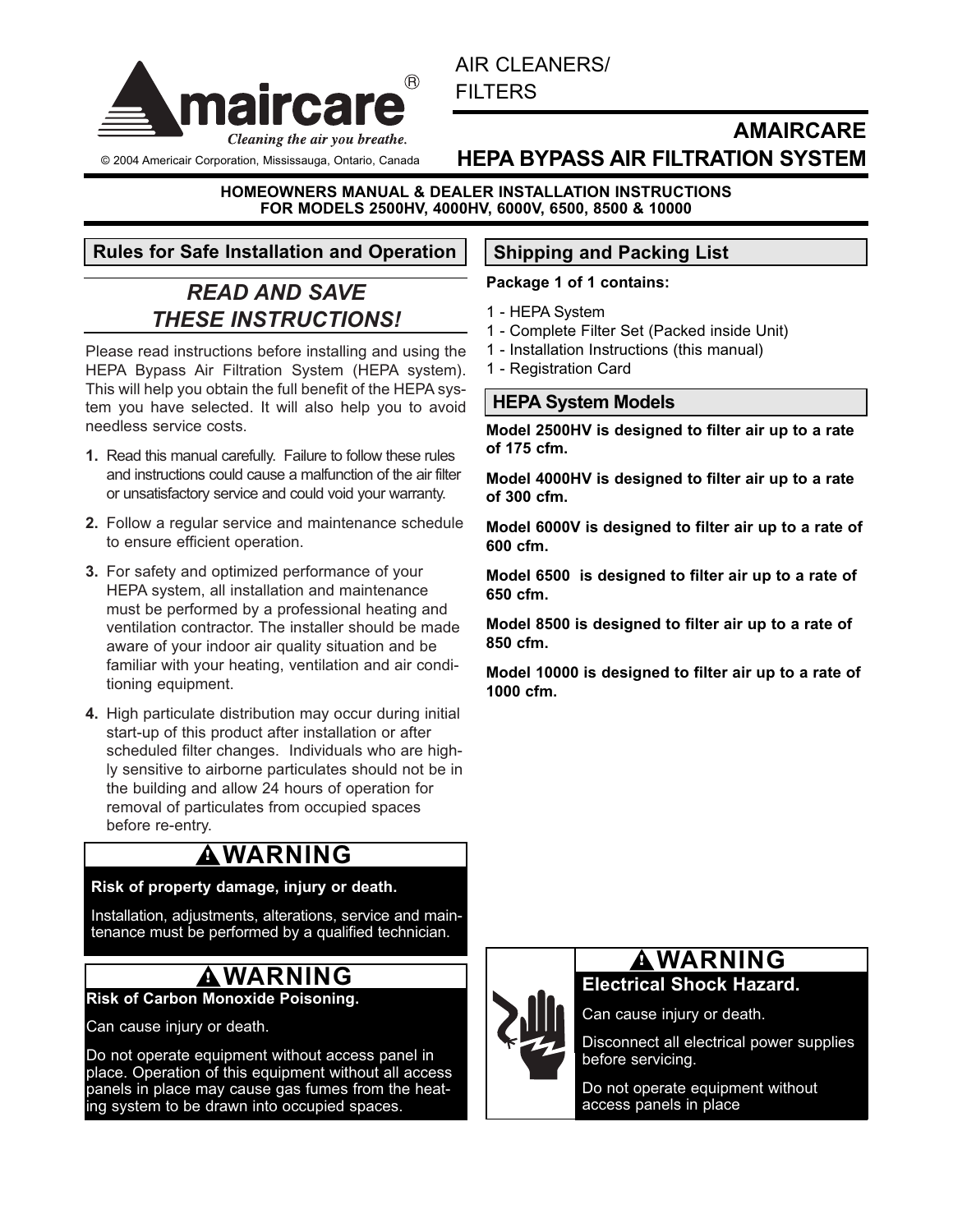#### **Table of Contents**

| Dealer Filter Change Instructions 13-14           |  |
|---------------------------------------------------|--|
| Dealer Motor Assembly Replacement Instructions 15 |  |
|                                                   |  |
|                                                   |  |

#### **Specifications**

|                                         | <b>2500HV</b>      | 4000HV             | 6000V              | 6500           | 8500           | 10000          |
|-----------------------------------------|--------------------|--------------------|--------------------|----------------|----------------|----------------|
| Nom. Air Flow @ 120VAC @ 0.0" E.S.P.    | $175$ cfm          | 300 cfm            | 600 cfm            | 650 cfm        | 850 cfm        | 1000 cfm       |
| Weight (max - unpackaged)               | 25 lbs.            | 27 lbs.            | 58 lbs.            | 120 lbs.       | $125$ lbs.     | 130 lbs.       |
| Supply Voltage                          | 120 VAC            | <b>120 VAC</b>     | <b>120 VAC</b>     | <b>120 VAC</b> | <b>120 VAC</b> | <b>120 VAC</b> |
| Nom. Measured Power Consumption         | 125 Watts          | 125 Watts          | 160 Watts          | 250 Watts      | 360 Watts      | 600 Watts      |
| Motor Current Draw - Total              | $1.0 \text{ amps}$ | $1.0 \text{ amps}$ | $1.0 \text{ amps}$ | 2.1 amps       | 3.6 amps       | 4.8 amps       |
| Air Intake Collar (max)                 | 6"-round           | 6"-round           | 10"-round          | 10"x12"        | 10"x12"        | 10"x12"        |
| Air Outflow Collar (max)                | 6"-round           | 6"-round           | 8"-round           | 10"x12"        | 10"x12"        | 10"x12"        |
| Operating Temp. Range - Return air (°F) | 30 to 95           | 30 to 95           | 30 to 95           | 30 to 95       | 30 to 95       | 30 to 95       |

HEPA filter efficiency =  $99.97\%$  @ 0.3 micron particles Ambient temperature range: -40ºF to 130ºF

#### **Introduction**

Congratulations! You will quickly realize that you have purchased a very effective air cleaning system. It incorporates state of the art HEPA (High Efficiency Particulate Air) technology.

Your Amaircare HEPA system comes with a limited warranty. With proper attention to its care and maintenance, you will receive optimum performance.

If your indoor air has abnormally high concentrations of particulates, the life span of the filter media may be shortened. Excessive particulates in the air will reduce the expected life of the HEPA filter. Under normal conditions the HEPA filter will last from two to five years.

The optional activated carbon canister has a finite limit as to the amount of odor or other gaseous volatile organic compounds (V.O.C.'s) that it can adsorb. The higher the concentrations, the shorter the expected life. Higher humidity may shorten the life of the carbon canister. Under normal conditions, the carbon canister

should last up to 12 months.

Initially, the HEPA filter's particulate removal efficiency improves with use. However, the air flow through the HEPA filter media will decrease, as dust builds up on the filter, thus lowering its ability to circulate and clean as much air as when it was new. If the air flow through your unit is noticeably reduced, you can inspect the pre-filter and HEPA filter to see if they should be replaced. Replacement (or washing if foam) of the prefilter every 3 months will help extend the life of the HEPA filter.

Please contact your local Amaircare dealer regarding replacement of filter media, warranty information or if you have any questions or concerns about the performance of your HEPA system.

*NOTE: This filtration system is an ADDITIONAL filter, and does NOT replace the existing air handler/furnace system filter.*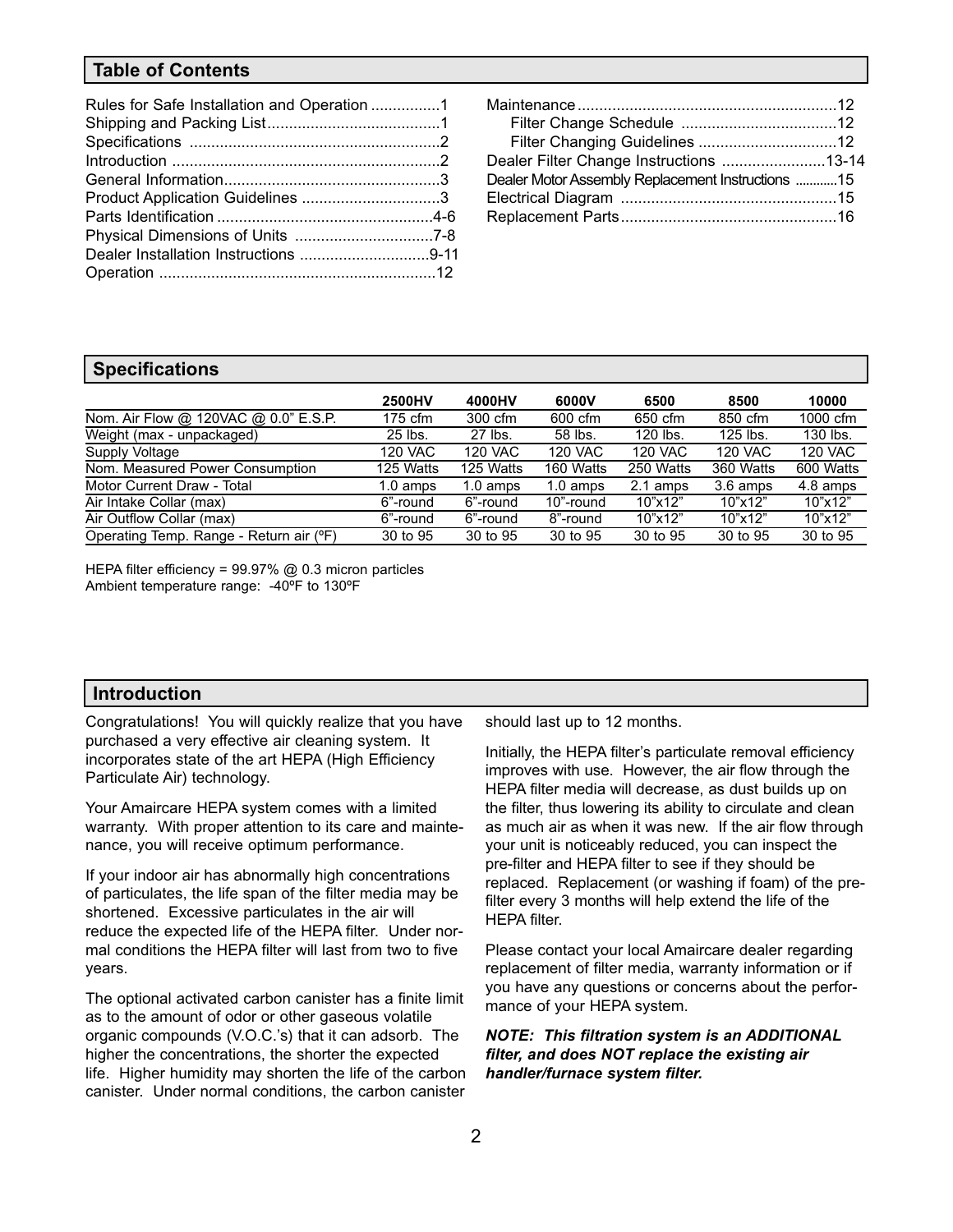## **General Information**

#### **Media Filters**

Media filters strain particulates from the air. The filter media needs to have tiny holes to allow air to pass through, but not particulates. Filter types vary for all sorts of purposes. The most effective and proven filter media is HEPA. HEPA filter media is 99.97% efficient at capturing particles which are 0.3 micron in size or larger.

#### **Carbon Filters**

Carbon media is used to capture chemicals and odors, also referred to as V.O.C.'s. Chemicals and odors cannot be captured with media type filters. Activated carbon collects chemicals and odors in a process called adsorption. If air passes through the carbon filter before particulates are removed, the surface of the carbon quickly gets covered with particulates, rendering it ineffective at capturing chemicals and odors. If particulates are removed from the air with a HEPA filter, virtually the entire surface area of the carbon can be used to capture chemicals and odors. This increases the efficiency and filter life of the carbon filter.

#### **Separate HEPA and Carbon Filters**

HEPA and carbon filters have different life spans. It is important for a filtration system to keep the filter components independent from each other, so that the filter that is dirty/saturated can be changed. This is more economical than a system where you need to throw out two or three filters when only one needs changing.

#### **The HEPA System's 3 Stage Filtration Process** The 3 stage filtration process is used to create a very effective filtration system. Each filter is independent and can be changed individually.

**• Stage 1:** Pre-filter - The inexpensive pre-filter (foam or carbon) removes larger particulates from the air, thus prolonging the life of the HEPA filter.

**• Stage 2:** HEPA - The HEPA filter removes 99.97% of particulates 0.3 micron and larger. The cleaned air then passes through the third stage filter.

**• Stage 3:** Carbon - The carbon filter is about 1/2 an inch thick to give it plenty of surface area for removing chemicals and odors from the air. This filter may be replaced by an optional heavy duty granular carbon canister available for maximum removal of chemicals and odors. The clean air is then reintroduced into the air you breathe.

### **Product Application Guidelines**

#### **Size of House vs. Air Changes per Hour**

| Size of House* |                          |                       |                       |                       |                                       |                           |                           |                             |
|----------------|--------------------------|-----------------------|-----------------------|-----------------------|---------------------------------------|---------------------------|---------------------------|-----------------------------|
| Model          | 1,000 ft <sup>2</sup>    | 1,200 ft <sup>2</sup> | 1,500 ft <sup>2</sup> | 1,800 ft <sup>2</sup> | 2,000 ft <sup>2</sup>                 | $2,500$ ft <sup>2</sup>   | 3,000 $ft^2$              | 3,500 $ft^2$                |
| Unit           | (8,000 ft <sup>3</sup> ) | (9,600 ft3)           | (12,00 ft3)           | $(14,400$ ft $^3)$    | $(16,\!000~\mathrm{ft}^{\mathrm{s}})$ | (20,000 ft <sup>3</sup> ) | (24,000 ft <sup>3</sup> ) | $(28,000$ ft <sup>3</sup> ) |
| Model 2500HV   | 1.31                     | 1.1                   | .88                   | .73                   | .66                                   | .53                       | .44                       | .37                         |
| Model 4000HV   | 2.25                     | 1.88                  | 1.5                   | 1.25                  | 1.13                                  | 0.9                       | .75                       | .64                         |
| Model 6000V    | 4.5                      | 3.75                  | 3                     | 2.5                   | 2.25                                  | 1.8                       | 1.5                       | 1.29                        |
| Model 6500     | 4.88                     | 4.06                  | 3.25                  | 2.71                  | 2.44                                  | 1.95                      | 1.63                      | 1.39                        |
| Model 8500     | 6.38                     | 5.31                  | 4.25                  | 3.54                  | 3.19                                  | 2.55                      | 2.13                      | 1.82                        |
| Model 10000    | 7.5                      | 6.25                  | 5                     | 4.17                  | 3.75                                  | 3                         | 2.5                       | 2.14                        |

\* Chart based on homes with 8 ft. ceilings.

#### **Notes:**

- Industry experience indicates that one (1) air change per hour generally provides adequate air cleaning. Actual results will depend on multiple factors such as outdoor particulate levels, infiltration rate, indoor activities etc.
- Generally speaking, the more air changes per hour provided, the more effective a HEPA system will be. People with sensitivities may desire a higher number of air changes per hour for cleaner air.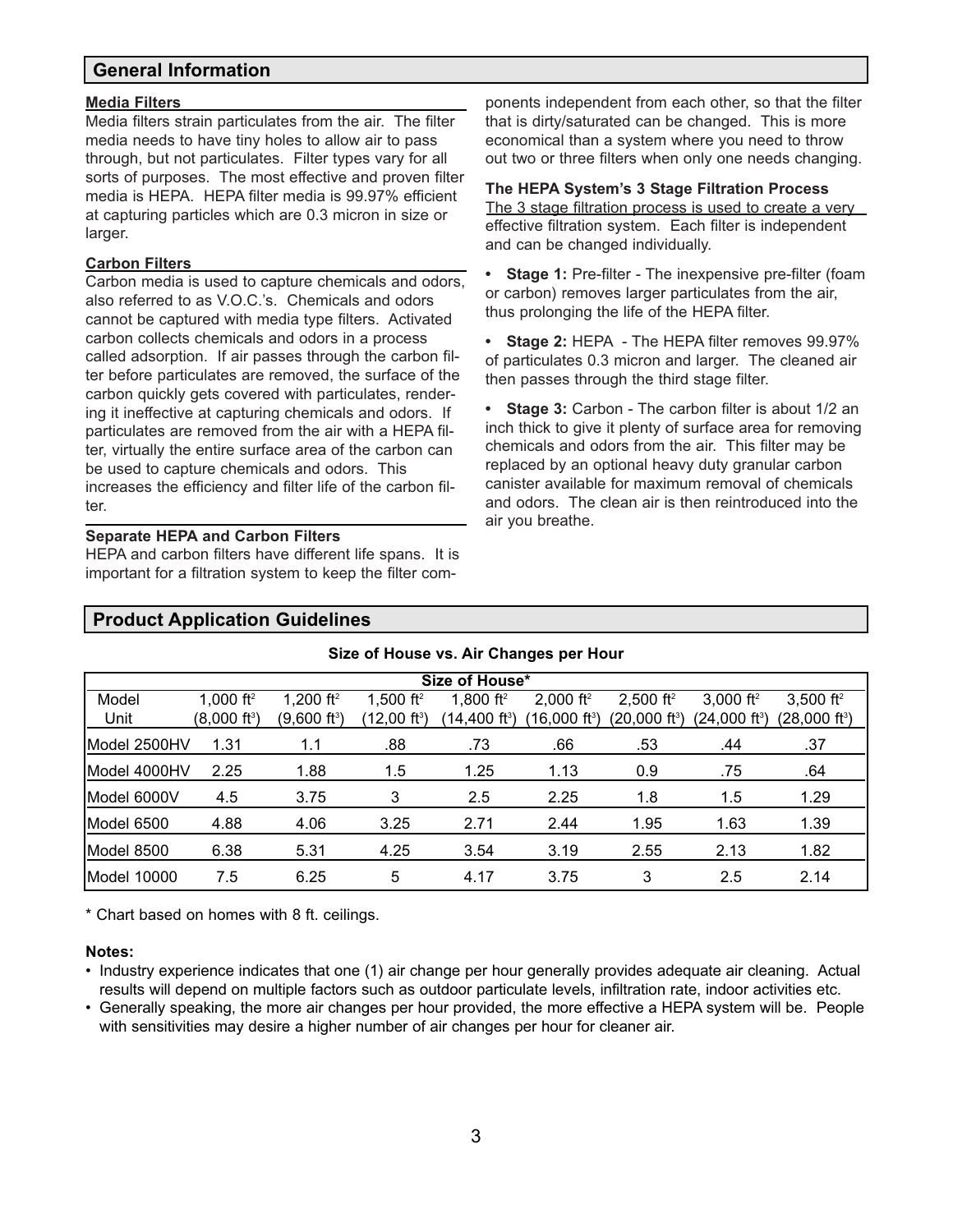# **Parts Identification 2500HV 4000HV**

### **Cabinet Parts Inside Cabinet (Filter Section)**





**figure 2.**

# **Parts Identification 6000V**





**Inside Cabinet (Filter Section)**



#### 4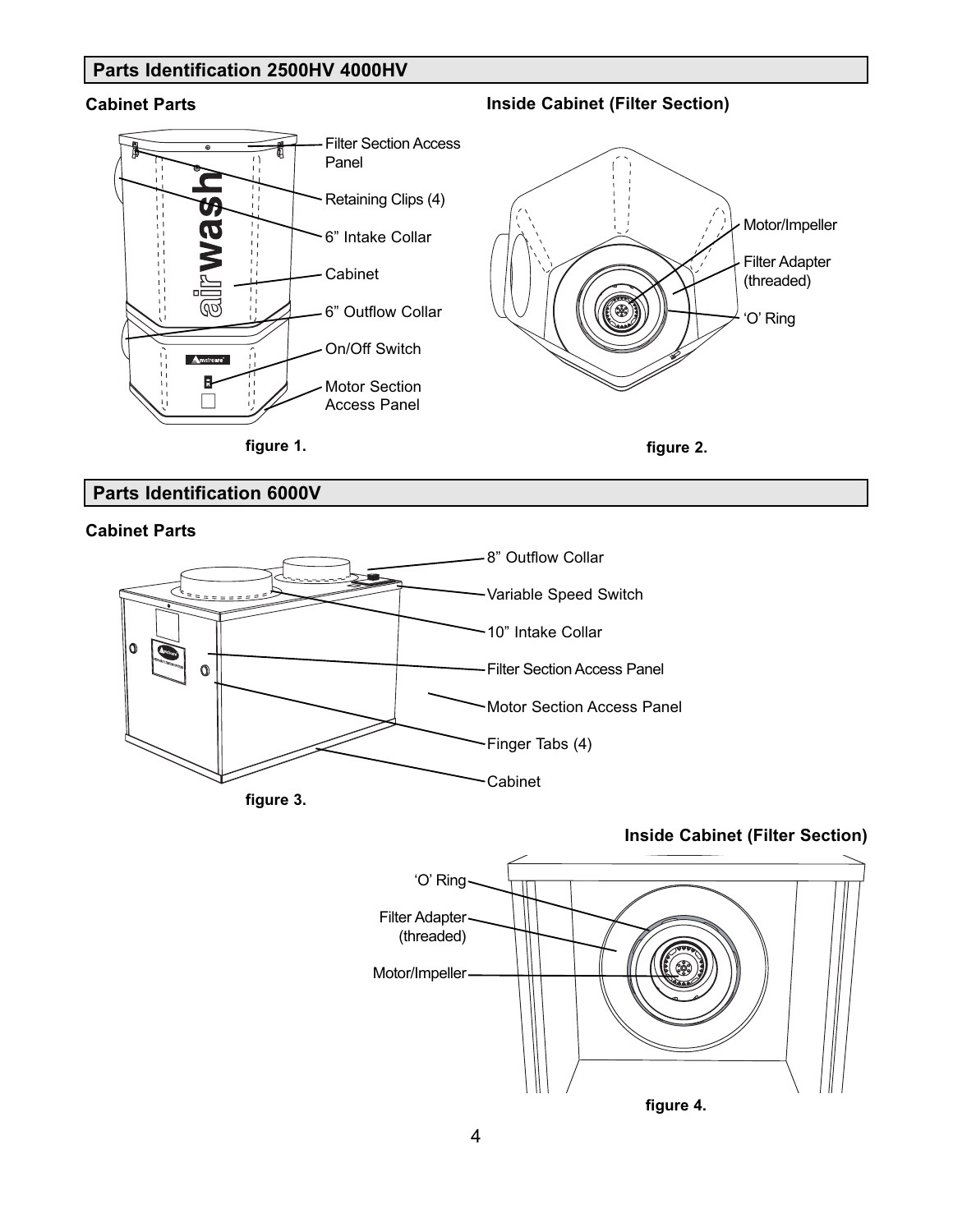# **Parts Identification 6500, 8500 & 10000**

#### **Cabinet Parts**





**Inside Cabinet (Filter Section)**



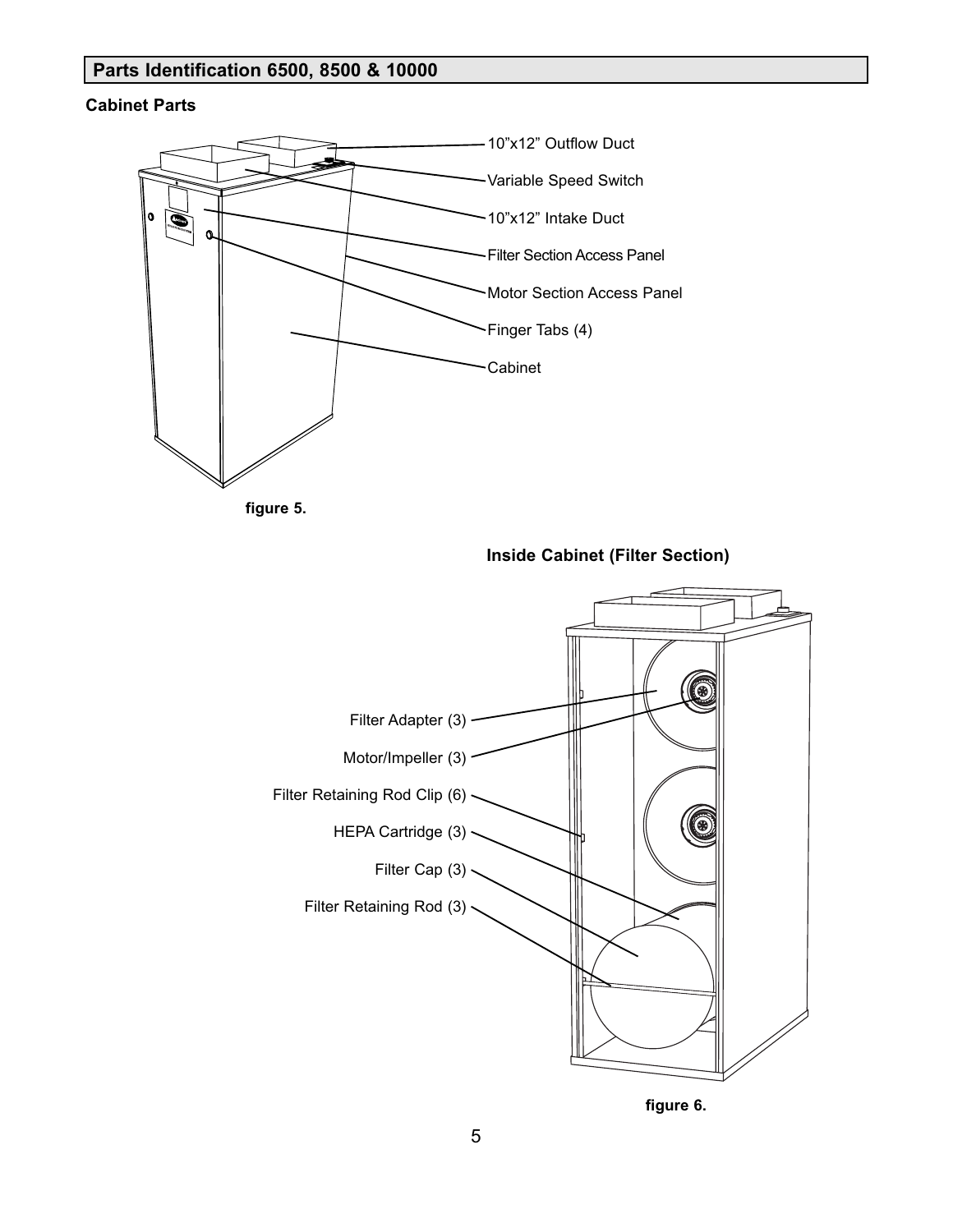### **Filter Parts Identification**

#### **HEPA Cartridge Parts - 2500HV, 4000HV & 6000V Optional Carbon Canister - 4000HV & 6000V**





For third stage increased removal of chemicals and odors.

Located inside the HEPA filter.

Discard inner carbon filter when using the optional carbon canister.



### **HEPA Cartridge Parts - 6500, 8500 & 10000 Optional Carbon Canister - 6500, 8500 & 10000**



For third stage increased removal of chemicals and odors.

Located inside the HEPA filter.

Discard inner carbon filter when using the optional carbon canister.

**figure 9. figure 10.**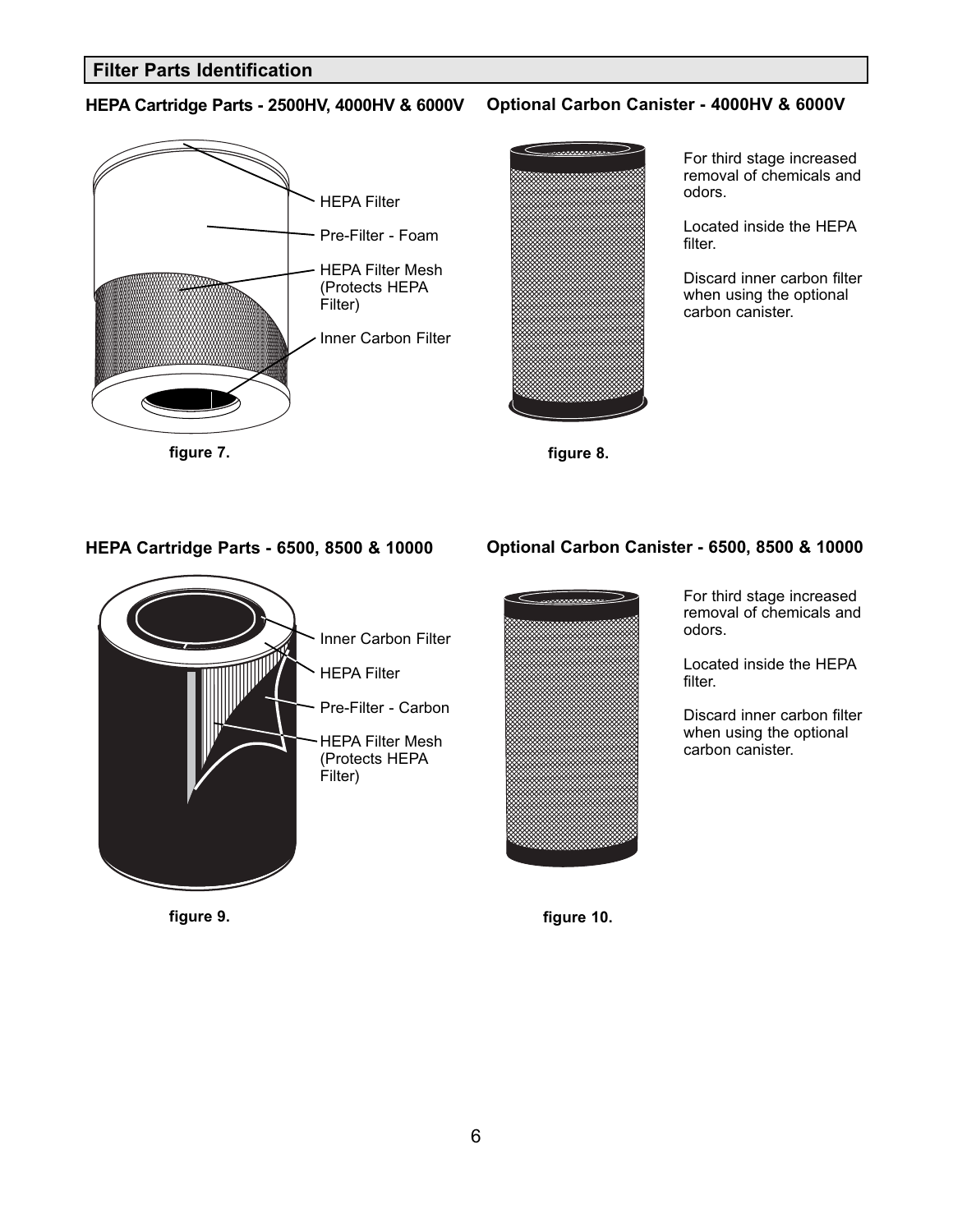# **Physical Dimensions of Unit**

#### **Model 2500 & 4000HV:**





**Model 6000V:**



**figure 12.**

| <b>MODEL NO.</b> |       | в     | С     | D     |       |       | G    |      |       |       |       |
|------------------|-------|-------|-------|-------|-------|-------|------|------|-------|-------|-------|
| Model 2500HV     | 15.75 | 14    | 16.25 | 6     | 6     | 15.75 | .75  | 1.25 | 1.5   | 1.5   | 8     |
|                  | (400) | (356) | (413) | 152)  | (152) | (400) | (44) | (32) | (38)  | (38)  | (203) |
| Model 4000HV     | 15.75 | 14    | 25    | 6     | 6     | 15.75 | .75  | 1.25 | 10.25 | 1.5   |       |
|                  | (400) | (356) | (635) | (152) | 152)  | (400) | (44) | (32) | (260) | (38)  | (203) |
| Model 6000V      | 17.25 | 28    | 18.5  | 10    | 8     | 20    |      | .5   | 3.2   | 5.4   | 1.4   |
|                  | (483) | 711,  | (470) | ′254) | (203) | (508) | (51  | (38) | (81   | (137) | (36)  |

Dimensions in inches (mm)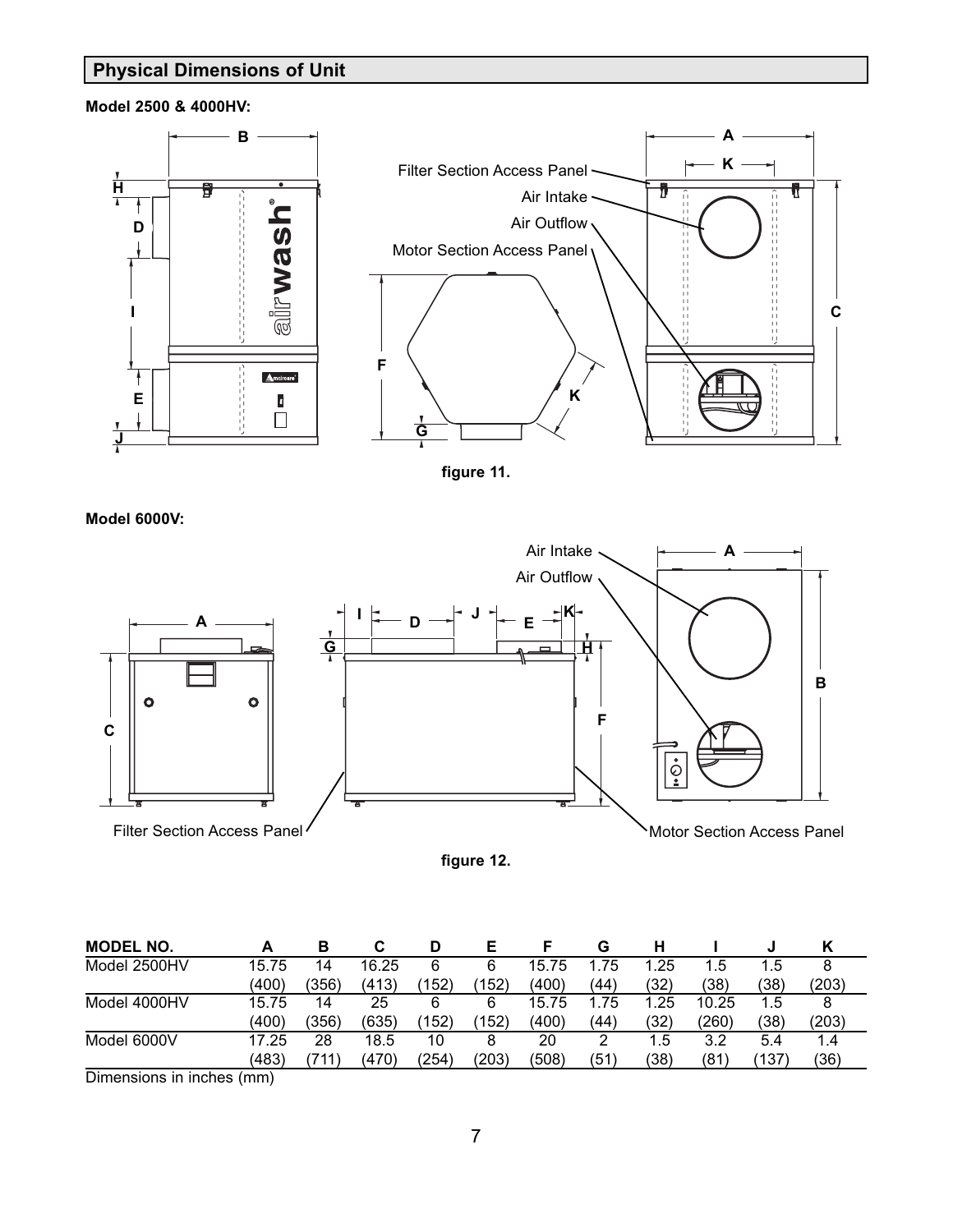# **Physical Dimensions of Unit**

**Models 6500, 8500 & 10000:**



Dimensions in inches (mm)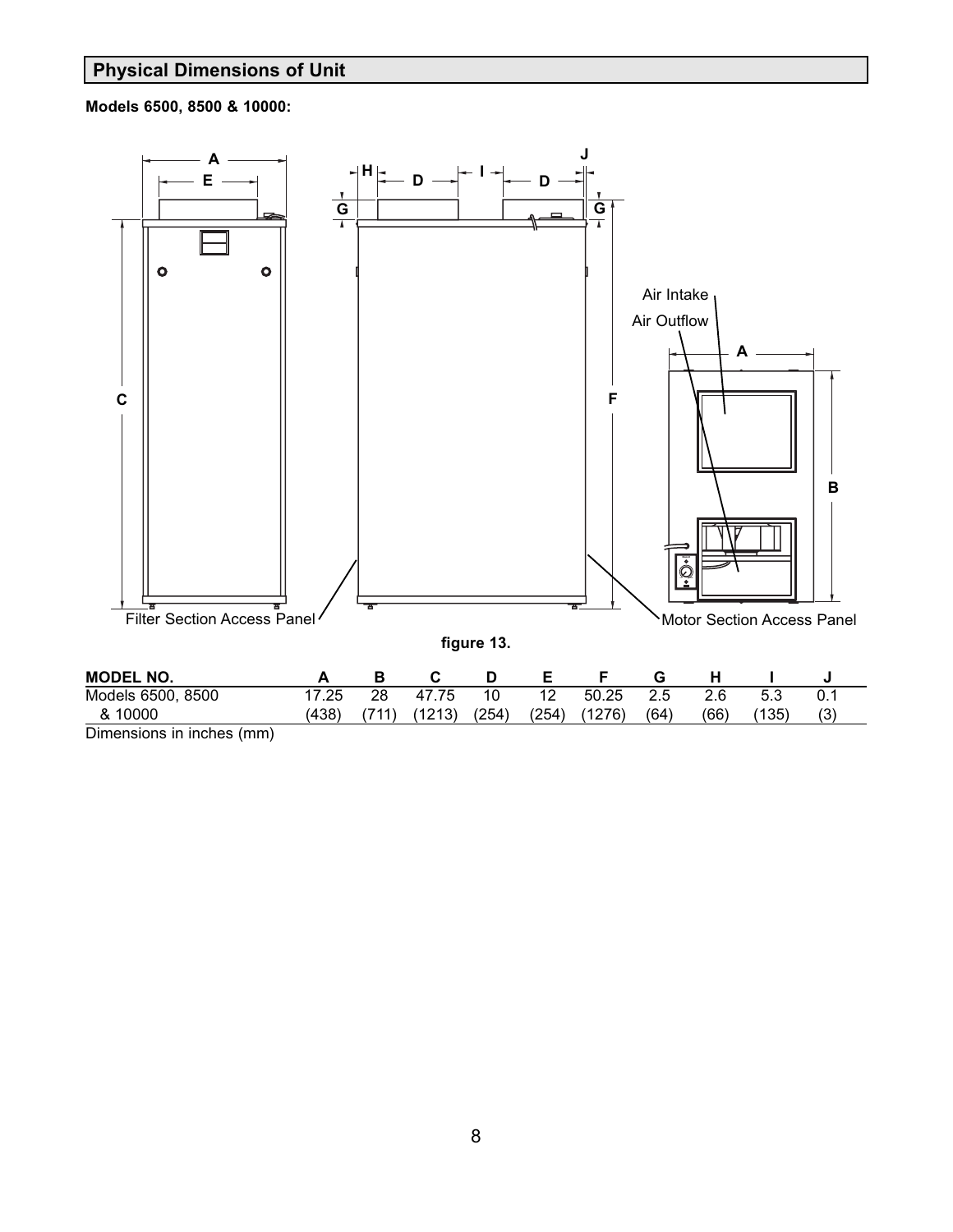### **Dealer Installation Instructions**

#### **Forced air handler/furnace systems:**

The HEPA system should be installed as a bypass system, with part of the return ducted into the HEPA system. The filtered air is then rerouted back into the return air, and continues through the system to be heated/cooled.

#### **Typical Return to Return Application**

#### **Typical Return to Return Application**



*NOTE: This filtration system is an ADDITIONAL filter, and does NOT replace the existing air handler/furnace system filter.*

#### **Preparation:**

Here are some things to consider as you decide where to install the HEPA system.

#### **Location:**

- Make sure there is room to open the HEPA filter access panel for filter changes/inspections.
- Keep the HEPA system in a location where you can still access the air handler/furnace filter.
- Keep the HEPA system away from possible water damage.
- Vibration pads will reduce vibration for installations where the unit is placed on the floor.
- Install HEPA System on floor or suspended platform. If the unit is suspended, screws must not penetrate through the cabinet. Make sure that you have the proper chains/straps/joists and equipment to keep unit secure.

**Intake** (Marked as 'Air In' on unit)**:**

- Intake ducts should be installed upstream of any humidifiers and be installed on the main return.
- Intake duct should be installed at least 6 ft. away from the outflow duct on the main return.

**Outflow** (Marked as 'Clean Air Out' on unit)**:**

- Outflow duct should be installed as close to the air handler/furnace inlet as possible but not directly into the return air elbow of the main return.
- If the unit is being installed independently of any other system, room diffusers are recommended to help distribute airflow evenly in the occupied space.

#### **Ducting:**

- If HEPA system is installed where inlet and outflow collars face down, metal elbows must be connected to both inlet and outflow collars.
- Each connection must be sealed with aluminum tape or mastic, including all take offs.
- Installed duct runs should be as straight as possible (if the duct runs are too long, reduced CFM may result).
- If duct is exposed to unconditioned air, externally insulated flex duct is highly recommended.
- Externally insulated flex duct can also be used for noise reduction purposes.
- For best indoor air quality, do not use ductboard or fiberglass inside of ducts.

#### **Electricity:**

• The unit must be plugged into a grounded 120V, 60Hz outlet.

#### **Required Materials for Installation of Unit: Items for 2500HV & 4000HV**

| LUIIIU IUI LUUUIII U TUUUII              |                        |
|------------------------------------------|------------------------|
| Flex or rigid duct                       | $6"$ round             |
| (length as required)                     |                        |
| <b>Takeoffs</b>                          | Two 6"                 |
| Items for 6000V                          |                        |
| Flex or rigid duct                       | 10" round & 8" round   |
| (length as required)                     |                        |
| <b>Takeoffs</b>                          | One 10" & One 8"       |
| Items for 6500, 8500 & 10000             |                        |
| Flex or rigid duct                       | $\frac{1}{10}$ " x 12" |
| (length as required)                     |                        |
| <b>Takeoffs</b>                          | Two 10"x12"            |
| <b>All Models</b>                        |                        |
| Aluminum tape or mastic as required      |                        |
| Misc. hanging materials - field provided |                        |
|                                          |                        |

*NOTE: Be sure to review 'Rules for Safe Installation and Operation' on page 1 of this document before start-up of this unit.*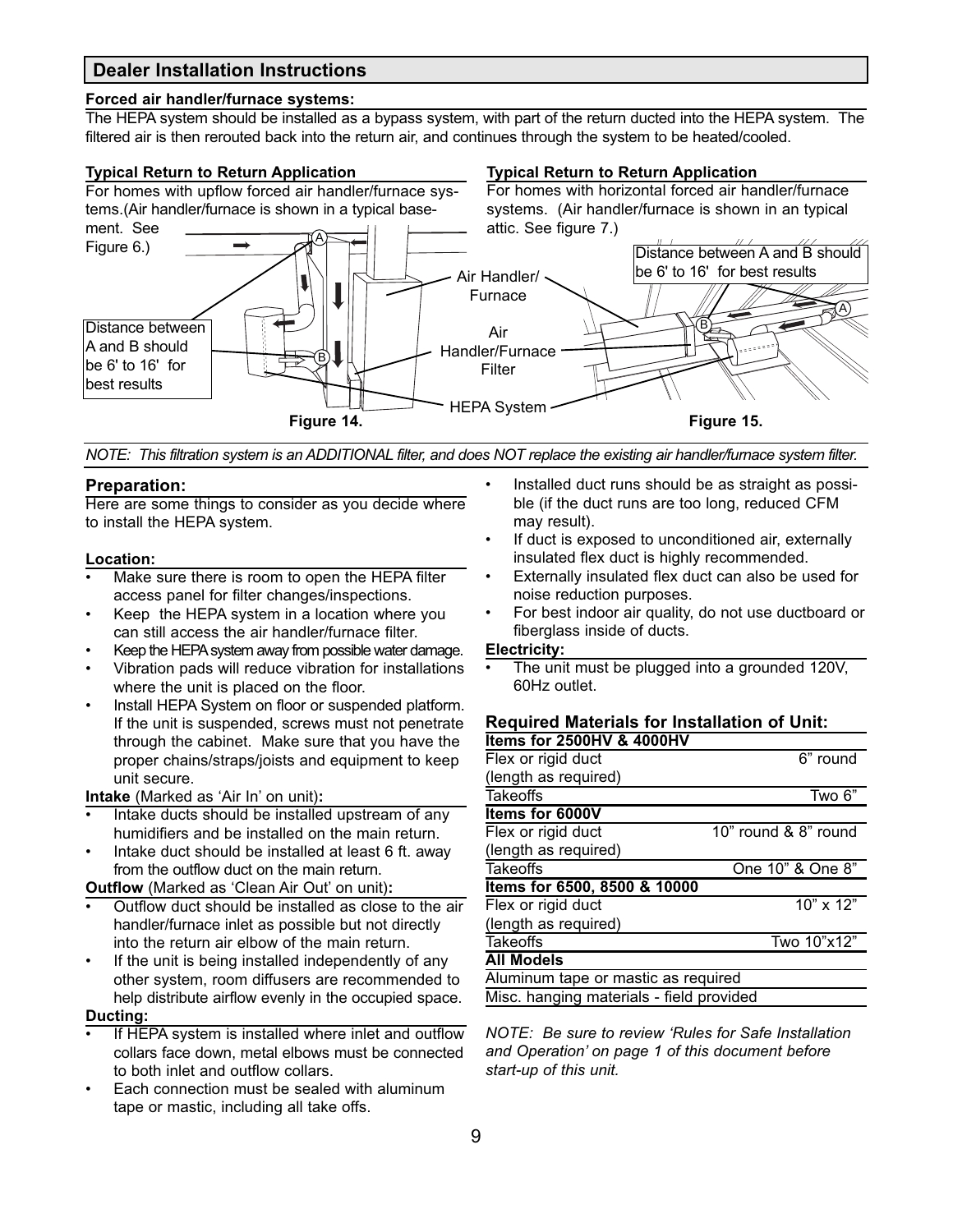## **Dealer Installation Instructions**

#### **Forced air handler/furnace system with an HRV/ERV**

This application provides filtration of all Outdoor Air (OA) that is brought into the home through the HRV/ERV, thus reducing the introduction of dust, pollen and mold from the outdoor air. For systems that have HRV/ERV units installed, we recommend ducting the 'fresh air' outflow from the HRV/ERV into the HEPA system. If the HRV/ERV CFM (cubic feet per minute) rating is lower than that of the HEPA system, an additional return needs to be installed into the HEPA system (See figure 8.) The outflow air from the HEPA system then needs to be installed into the main return of the air handler/furnace system. Ensure that you follow the proper installation instructions as outlined in the HRV/ERV Installation manual(s).

#### **Preparation:**

Here are some things to consider as you decide where to install the HEPA system with an HRV/ERV.

#### **Location:**

- Make sure there is room to open the HEPA filter access panel for filter changes/inspections.
- Keep the HEPA system in a location where you can still access the air handler/furnace filter.
- Keep the HEPA system away from possible water damage
- Vibration pads will reduce vibration for installations where the unit is placed on the floor.
- Install HEPA System on floor or suspended platform. If the unit is suspended, screws must not penetrate through the cabinet. Make sure that you have the proper chains/straps/joists and equipment to keep unit secure.

#### **Intake** (Marked as 'Air In' on unit)**:**

- Most HRV/ERV systems will not move as much air as the HEPA system. For these systems, install an additional return from another treated air source into the HEPA system.
- If using an additional return duct, it should be installed upstream of any humidifiers. The fresh air outflow of the HRV/ERV should be "Y" connected to the additional return duct then connected to the inlet of the HEPA system.
- The additional return duct (if any) should be installed at least 6 ft. away from the outflow duct on the main return.
- Duct both the HRV/ERV and the additional return into the intake of the HEPA system.

**Outflow** (Marked as 'Clean Air Out' on unit)**:**

• Outflow duct should be installed as close to the air handler/furnace inlet as possible but not directly into the return air elbow of the main return.

#### **Ducting:**

- If HEPA system is installed where inlet and outflow collars face down, metal elbows must be connected to both inlet and outflow collars.
- Each connection must be sealed with aluminum tape or mastic, including all take offs.
- Installed duct runs should be as straight as possi-



*NOTE: This filtration system is an ADDITIONAL filter, and does NOT replace the existing air handler/furnace system filter.*

> ble (if the duct runs are too long, reduced CFM may result).

- If duct is exposed to unconditioned air, externally insulated flex duct is highly recommended.
- Externally insulated flex duct can also be used for noise reduction purposes.
- For best indoor air quality, do not use ductboard or fiberglass inside of ducts.

#### **Electricity:**

The unit must be plugged into a grounded 120V, 60Hz outlet.

#### **Required Materials for Installation of Unit: Items for 2500HV & 4000HV**

| Flex or rigid duct                       | 6" round               |
|------------------------------------------|------------------------|
| (length as required)                     |                        |
| <b>Takeoffs</b>                          | Two 6"                 |
| Items for 6000V                          |                        |
| Flex or rigid duct                       | 10" round & 8" round   |
| (length as required)                     |                        |
| <b>Takeoffs</b>                          | One 10" & One 8"       |
| Items for 6500, 8500 & 10000             |                        |
| Flex or rigid duct                       | 12" round or 10" x 12" |
| (length as required)                     |                        |
| <b>Takeoffs</b>                          | Two 10"x12"            |
| <b>All Models</b>                        |                        |
| Aluminum tape or mastic as required      |                        |
| Misc. hanging materials - field provided |                        |

*NOTE: Be sure to review 'Rules for Safe Installation and Operation' on page 1 of this document before start-up of this unit.*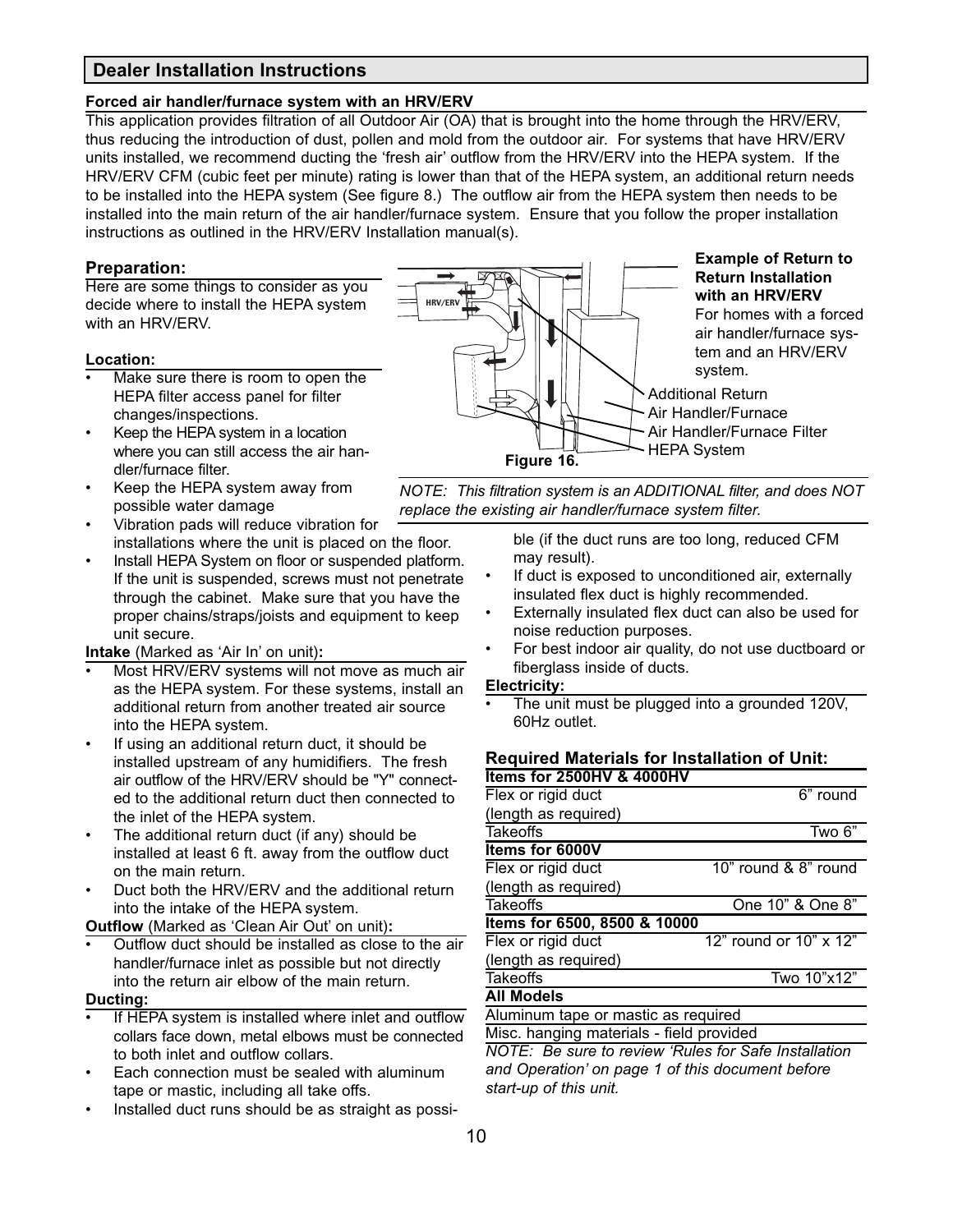# **Dealer Installation Instructions**

#### **Independent Operation:**

The HEPA systems can be used independently of any other equipment! The intake and outflow of the filtration system can be ducted into the same room to create a cleaner environment almost anywhere. The intake or outflow can also be ducted elsewhere. The intake and outflow should be installed on opposite sides of the room; however, this varies according to your specific needs.

#### **Preparation:**

Here are some things to consider as you decide where to install the HEPA system independently of other systems.

#### **Location:**

- Make sure there is room to open the HEPA filter access panel for filter changes/inspections.
- Keep the HEPA system away from possible water damage
- Vibration pads will reduce vibration for installations where the unit is placed on the floor.
- Install HEPA System on floor or suspended platform. If the unit is suspended, screws must not penetrate through the cabinet. Make sure that you have the proper chains/straps/joists and equipment to keep unit secure.

#### **Intake** (Marked as 'Air In' on unit)**:**

- Intake ducts should be installed near the floor for optimum airflow (see figure 11). If space does not allow, then the inlet can be installed in the ceiling.
- Intake duct should be installed at least 6 ft. away from the outflow duct.
- Intake duct should be installed at opposite end of the room from the outflow duct(s) if in the same room.
- Diffusers are recommended to help distribute airflow evenly.

#### **Outflow** (Marked as 'Clean Air Out' on unit)**:**

- Outflow(s) should be installed in the ceiling away from any other air inlet(s)
- Room diffusers are recommended to help distribute airflow evenly in the occupied space.

#### **Ducting:**

- If HEPA system is installed where inlet and outflow collars face down, metal elbows must be connected to both inlet and outflow collars.
- Each connection must be sealed with aluminum tape or mastic, including all vent connections.
- Installed duct runs should be as straight as possible (if the duct runs are too long, reduced CFM may result).
- If duct is exposed to unconditioned air, insulated flex duct is highly recommended.

#### **Example of Single Room Stand Alone System Installation**

For single rooms where increased filtration is desired such as a dedicated 'smoking room'.



Air should be drawn from location B if space is available, otherwise, use location A.

#### **Figure 17.**

- Externally insulated flex duct can also be used for noise reduction purposes.
- For best indoor air quality, do not use ductboard or fiberglass inside of ducts.

#### **Electricity:**

The unit must be plugged into a grounded 120V, 60Hz. outlet.

# **Required Materials for Installation of Unit:**

| <b>Items for 2500HV &amp; 4000HV</b>     |                      |
|------------------------------------------|----------------------|
| Flex or rigid duct                       | 6" round             |
| (length as required)                     |                      |
| <b>Takeoffs</b>                          | Two $6"$             |
| <b>Diffusers</b>                         | Two 6"               |
| <b>Items for 6000V</b>                   |                      |
| Flex or rigid duct                       | 10" round & 8" round |
| (length as required)                     |                      |
| <b>Takeoffs</b>                          | One 10" & One 8"     |
| <b>Diffusers</b>                         | One 10" & One 8"     |
| Items for 6500, 8500 & 10000             |                      |
| Flex or rigid duct                       | $10" \times 12"$     |
| (length as required)                     |                      |
| <b>Takeoffs</b>                          | Two 10"x12"          |
| <b>All Models</b>                        |                      |
| Aluminum tape or mastic as required      |                      |
| Misc. hanging materials - field provided |                      |
|                                          |                      |

*NOTE: Be sure to review 'Rules for Safe Installation and Operation' on page 1 of this document before start-up of this unit.*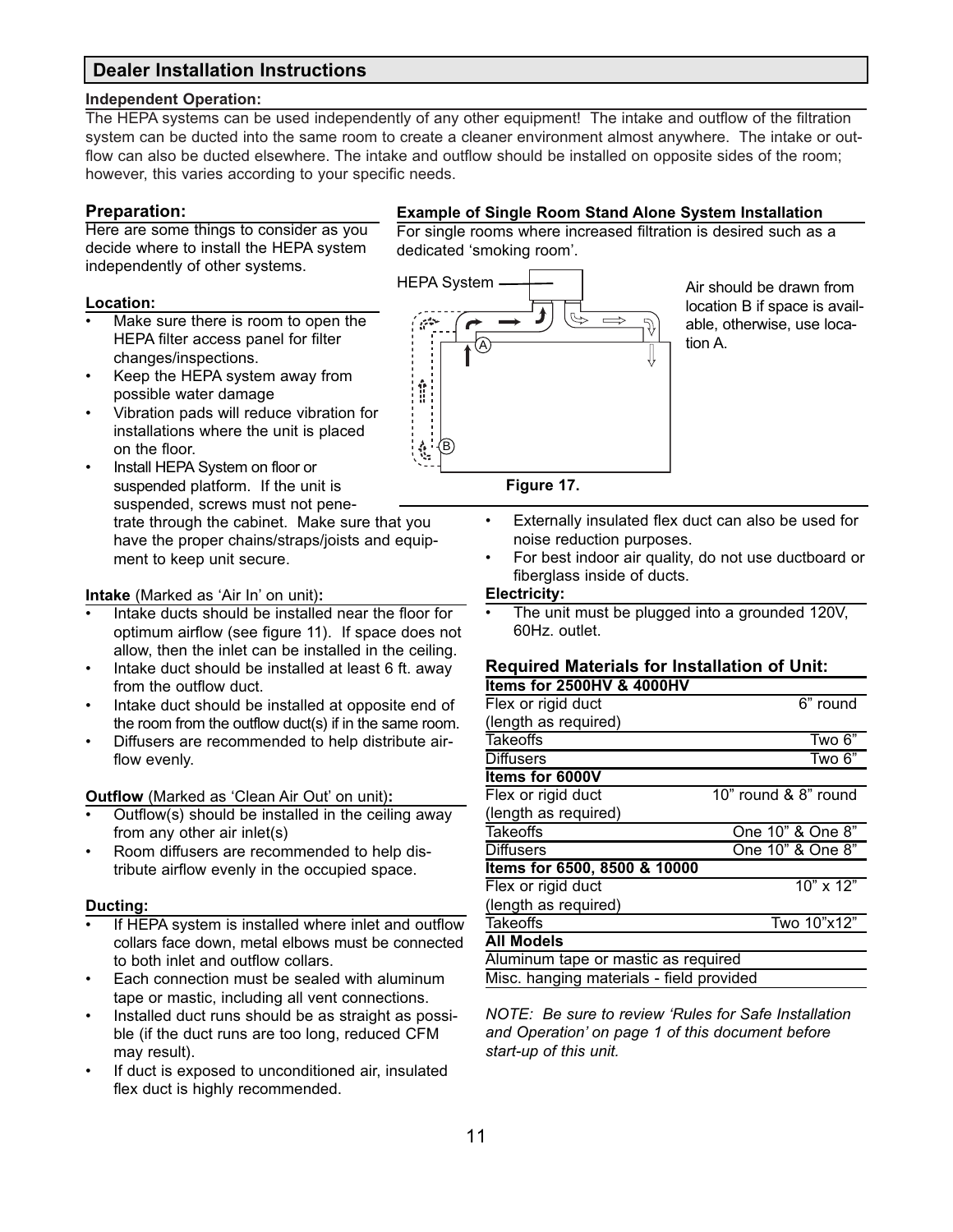# **Operation**

- **1.** Make sure that the unit is plugged into a grounded outflow (120 Volt, 60 Hz).
- **2.** For optimum performance, the HEPA system should operate when the indoor air handler/furnace blower is on.
- **3.** For model 2500HV & 4000HV: Turn the unit on by pressing the on/off switch to the '1' position. The switch should light up when the unit is on.

For models 6000V, 6500, 8500 & 10000: Turn the unit on by rotating the variable speed dial clockwise. The unit starts in High speed, turn all the way clockwise for low speed.

**4.** For model 2500HV & 4000HV: To turn the unit off, press the on/off switch to the '0' position. The switch light should turn off when the unit is off. For models 6000V, 6500, 8500 & 10000: To turn the unit off, rotate the variable speed dial counter-clockwise until you feel or hear it click into the 'off' position

# **Maintenance**

Proper care and maintenance of your HEPA system will ensure years of service. The unit must be turned off during service/maintenance or when filters are being changed.

**It is recommended that gloves and a filtered breathing mask be worn during filter replacement.**

# **Electrical Shock Hazard. ! WARNING**

Can cause injury or death.

Disconnect all electrical power supplies before servicing.

Do not operate equipment without access panels in place

# **! CAUTION**

**Risk of Sharp Edges Hazard.**

Equipment sharp edges can cause injuries.

Avoid grasping equipment edges without protective gloves.

#### **Filter Change Schedule**

**Note:** Note: Failure to properly maintain your HEPA system will decrease the efficiency and air flow.

**Pre-Filter:** 3 to 4 months\* **HEPA Filter:** 2 to 5 years **Inner Carbon Filter:** 6 months **Optional Carbon Canister:** 12 months \* Foam pre-filters (4000HV & 6000V) can be washed and reused

*NOTE: Filter life is based on average air content. Some filters may need to be changed more often due to higher amounts of dust, humidity, or chemicals found in your ambient air. Additionally, people who are more sensitive to these airborne contaminates may desire more frequent filter changes.*

#### **Filter Changing Guidelines Pre-Filter:**

Dust and other large particles will collect on the pre-filter over time. The color of the filter will change as particulates build up on the pre-filter. Change the pre-filter when you can see the particulate build up start to clog up the pre-filter.

# **HEPA Filter:**

As the HEPA filter captures particulates, it will darken over time. Replace the HEPA filter when it darkens to the level seen in example D.



# **Inner Carbon Filter:**

The inner carbon filter will rarely look used. This filter captures odors and gasses, yet the filter's appearance will not change. When this filter has reached it's maximum adsorbancy of odors and gasses, it will no longer work. Replace this filter when it no longer seems to capture odors, or every 3 months (12 months for optional Carbon Canister), which ever occurs first.

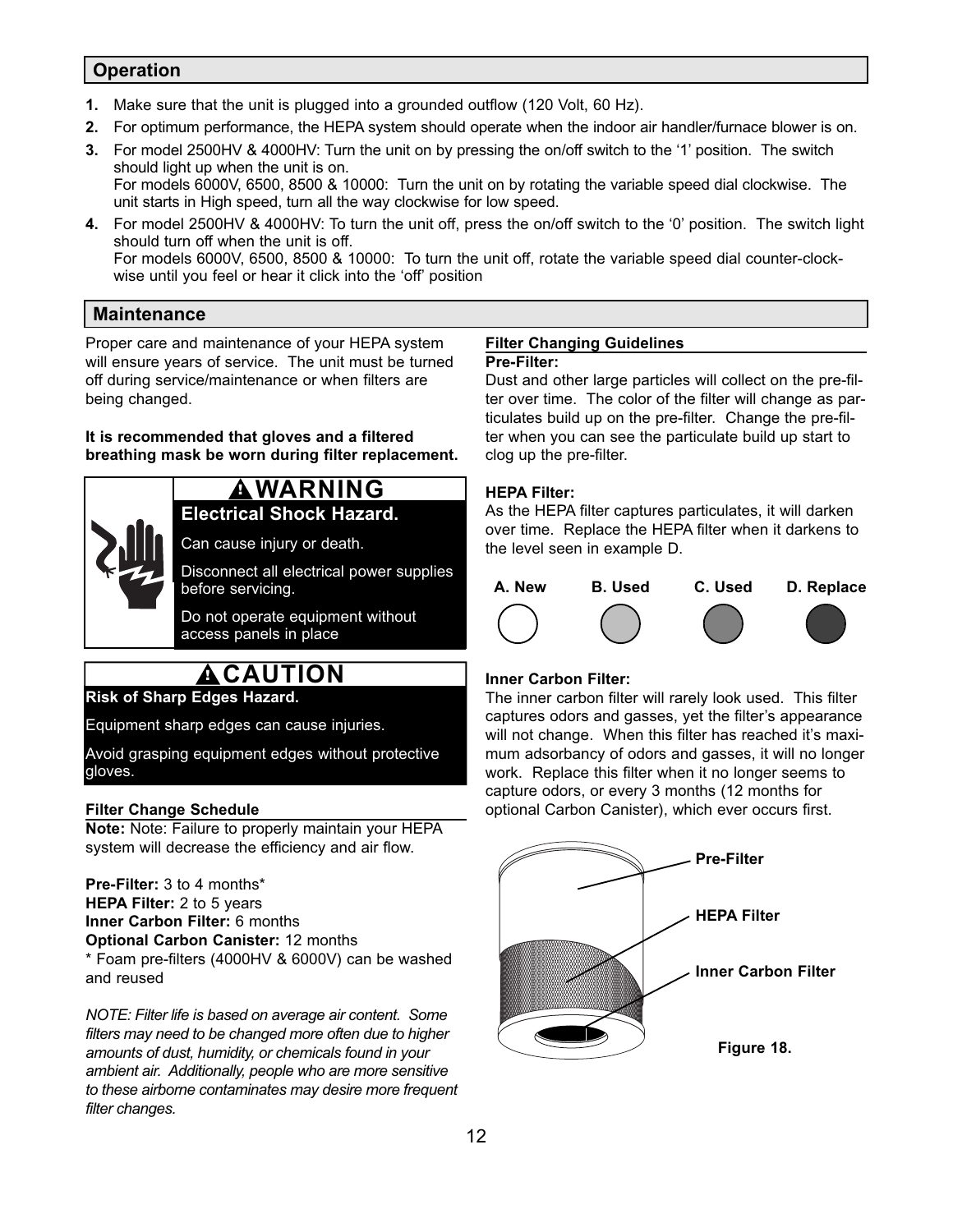# **Dealer Filter Change Instructions - 2500HV, 4000HV & 6000V**

# **! WARNING**

**Electrical Shock Hazard.**

Can cause injury or death.

Disconnect all electrical power supplies before servicing.

Do no operate equipment without access panels in place

# **! CAUTION**

# **Risk of Sharp Edges Hazard.**

Equipment sharp edges can cause injuries.

Avoid grasping equipment edges without protective gloves.

**It is recommended that gloves and a filtered breathing mask be worn during filter replacement to avoid breathing particulates (dust, mold, pollen, etc.) captured on the filter that become airborne during the filter(s) changeout.**

**The old filters should be wrapped and sealed in plastic bags immediately upon removal from the unit to avoid distributing particles throughout the house during the process of disposal.**

#### **1. Accessing the filters**

- a. Remove safety screw(s) from HEPA filter access panel.
- b. For 2500HV or 4000HV, unlatch the three retaining clips and lift off HEPA filter access panel. For 6000V, pull the HEPA filter access panel up by the finger tabs and lift out to remove.
- c. Bracing the unit so it does not move, turn the HEPA cartridge counter-clockwise and lift/pull out.

#### **2. Pre-filter Replacement**

- a. Pull the pre-filter up and off the unit. *NOTE: The pre-filter may contain contaminants, remove it slowly to avoid releasing particles back into the air.*
- b. Foam pre-filters can be washed several times, wash by hand in warm water. Let it dry completely before placing it back onto the HEPA cartridge.
- b. If replacing the filter, remove plastic shrink wrap from the new pre-filter.
- c. Stretch the new/washed filter around the top of the HEPA cartridge and slide it down into place

#### **3. Inner Carbon Filter Replacement**

- a. Look inside the HEPA cartridge to locate the two ends of the inner carbon filter.
- b. Pull one end of the old inner carbon filter in and bend it into a loose roll so it can be removed.
- c. Remove the inner carbon filter from the HEPA cartridge.
- d. Remove plastic shrink wrap from the new inner carbon filter.
- e. Unroll the inner carbon filter and roll it up in the opposite direction (this makes the filter follow a more contoured profile against the inner HEPA filter surfaces and helps keep it in place), place the rolled inner carbon filter inside the HEPA cartridge and gently unroll it until the ends 'butt' together and the filter is snug against the HEPA filter.

#### **4. HEPA Filter Replacement**

- a. If replacing the HEPA filter with a new filter, discard old HEPA filter and use new when replacing the HEPA filter into the unit.
- b. With each annual filter replacement kit, a new 'o' ring is provided. The old one is removed by pinching it between two fingers and pulling it off the collar on the blower deck.
- c. Discard old 'o' ring.
- d. Place the new 'o' ring onto the collar and slide it down to the base of the blower deck.

#### **5. Optional Carbon Canister**

- a. Remove old carbon canister (if installed) by pulling it out from the inside of the HEPA filter.
- b. If replacing an inner carbon filter with the carbon canister, remove inner carbon filter by following the steps a. to c. in section 3.
- c. Remove the plastic shrink wrap from the new carbon canister.
- d. Slide the carbon canister into the HEPA cartridge, smaller end first. The carbon canister should slide all the way in until the metal edges at the base meet the HEPA filter.
- e. Support the carbon canister with your fingers so it does not slide out when replacing the HEPA cartridge assembly into the unit.

#### **7. Installing the HEPA Filter Cartridge**

- a. With the filters changed or inspected, all 3 filters are ready to be placed back into the unit. Place the HEPA cartridge gently into the unit (if a carbon canister is being used, take care not to let it slide out as it is heavy and could damage the unit)
- b. When the HEPA cartridge is in place, brace the unit, press down and gently turn it clockwise to lock it into place. If too much force is used, the cartridge may be difficult to remove!
- c. Replace the HEPA filter access panel. For 4000HV, latch it with the three retaining clips.
- d. Re-install safety screw(s) into HEPA filter access panel.
- e. Plug the unit back into a power outflow and turn it on.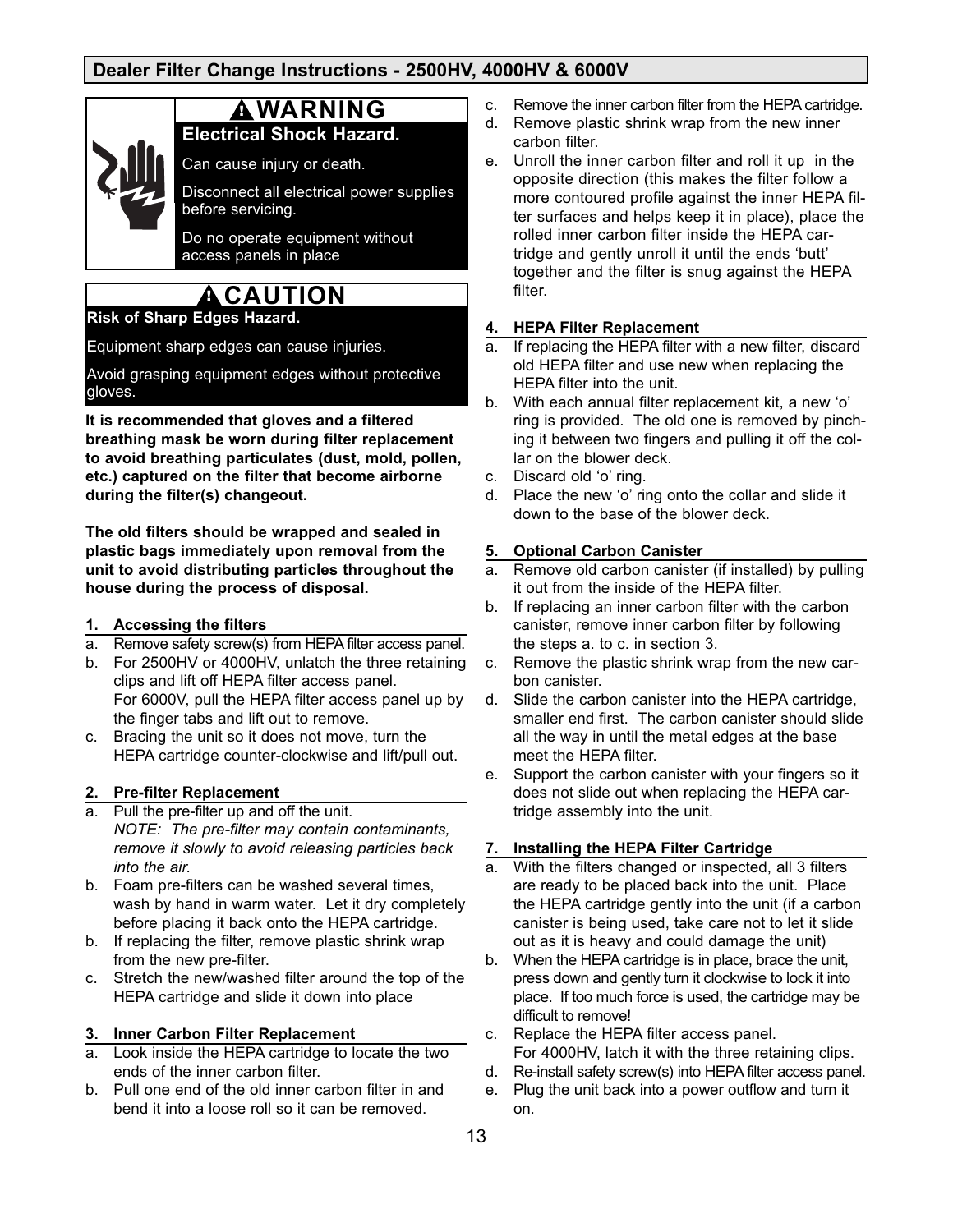# **! WARNING**

**Electrical Shock Hazard.**

Can cause injury or death.

Disconnect all electrical power supplies before servicing.

Do no operate equipment without access panels in place

# **! CAUTION**

# **Risk of Sharp Edges Hazard.**

Equipment sharp edges can cause injuries.

Avoid grasping equipment edges without protective gloves.

**It is recommended that gloves and a filtered breathing mask be worn during filter replacement to avoid breathing particulates (dust, mold, pollen, etc.) captured on the filter that become airborne during the filter(s) changeout.**

**The old filters should be wrapped and sealed in plastic bags immediately upon removal from the unit to avoid distributing particles throughout the house during the process of disposal.**

#### **1. Accessing the filters**

- a. Remove safety screw(s) from HEPA filter access panel.
- b. Pull the HEPA filter access panel up by the finger tabs and lift out to remove.
- c. Lift the filter retaining rod out from the two clips holding it into position (some force may be necessary as it is a tight fit to ensure complete seal), ensure that pressure is kept on the filter cap as it is the only thing keeping the HEPA cartridge in place.
- d. With the retaining rod removed, pull the HEPA cartridge and filter cap out of the unit.

#### **2. Pre-filter Replacement**

- a. Locate the clips holding the pre-filter in place. Remove them and pull the pre-filter off. *NOTE: The pre-filter may contain contaminants, remove it slowly to avoid releasing particles back into the air.*
- b. Remove plastic shrink wrap from the new pre-filter.
- c. Wrap the new pre-filter around the HEPA filter, making sure that the ends overlap.
- d. With the clips provided with the new pre-filter, secure the pre-filter ends together tightly so it keeps the pre-filter secure against to the HEPA filter.
- e. Be sure that all clips are in place.

#### **3. Inner Carbon Filter Replacement**

- a. Look inside the HEPA cartridge to locate the two ends of the inner carbon filter.
- b. Pull one end of the old inner carbon filter in and bend it into a loose roll so it can be removed.
- c. Remove the inner carbon filter from the HEPA cartridge.
- d. Remove plastic shrink wrap from the new inner carbon filter.
- e. Unroll the inner carbon filter and roll it up in the opposite direction (this makes the filter follow a more contoured profile against the inner HEPA filter surfaces and helps keep it in place), place the rolled inner carbon filter inside the HEPA cartridge and gently unroll it until the ends 'butt' together and the filter is snug against the HEPA filter screen.

#### **4. HEPA Filter Replacement**

a. If replacing the HEPA filter with a new filter, discard old HEPA filter and use new when replacing the HEPA filter into the unit.

#### **5. Optional Carbon Canister**

- a. Remove old carbon canister (if installed) by pulling it out from the inside of the HEPA filter.
- b. If replacing an inner carbon filter with the carbon canister, remove inner carbon filter by following the steps a. to c. in section 3.
- c. Remove the plastic shrink wrap from the new carbon canister.
- d. Slide the carbon canister into the HEPA cartridge. The carbon canister should slide all the way in meeting the edges of the HEPA cartridge evenly on both ends.
- e. Keep the HEPA cartridge horizontal and support it with your fingers to keep it from sliding out when replacing the HEPA cartridge back into the unit.

#### **7. Installing the HEPA Filter Cartridge**

- a. With the filters changed or inspected, all 3 filters are ready to be placed back into the unit. Place the HEPA cartridge gently into the unit (if a carbon canister is being used, take care not to let it slide out as it is heavy and could damage the unit)
- b. When the HEPA cartridge is in place, place the filter cap onto the HEPA cartridge and replace the filter retaining rod by sliding it into it's two clips. (some force may be necessary as it is a tight fit to ensure complete seal)
- c. Replace the HEPA filter access panel.
- d. Re-install safety screw(s) into HEPA filter access panel.
- e. Plug the unit back into a power outflow and turn it on.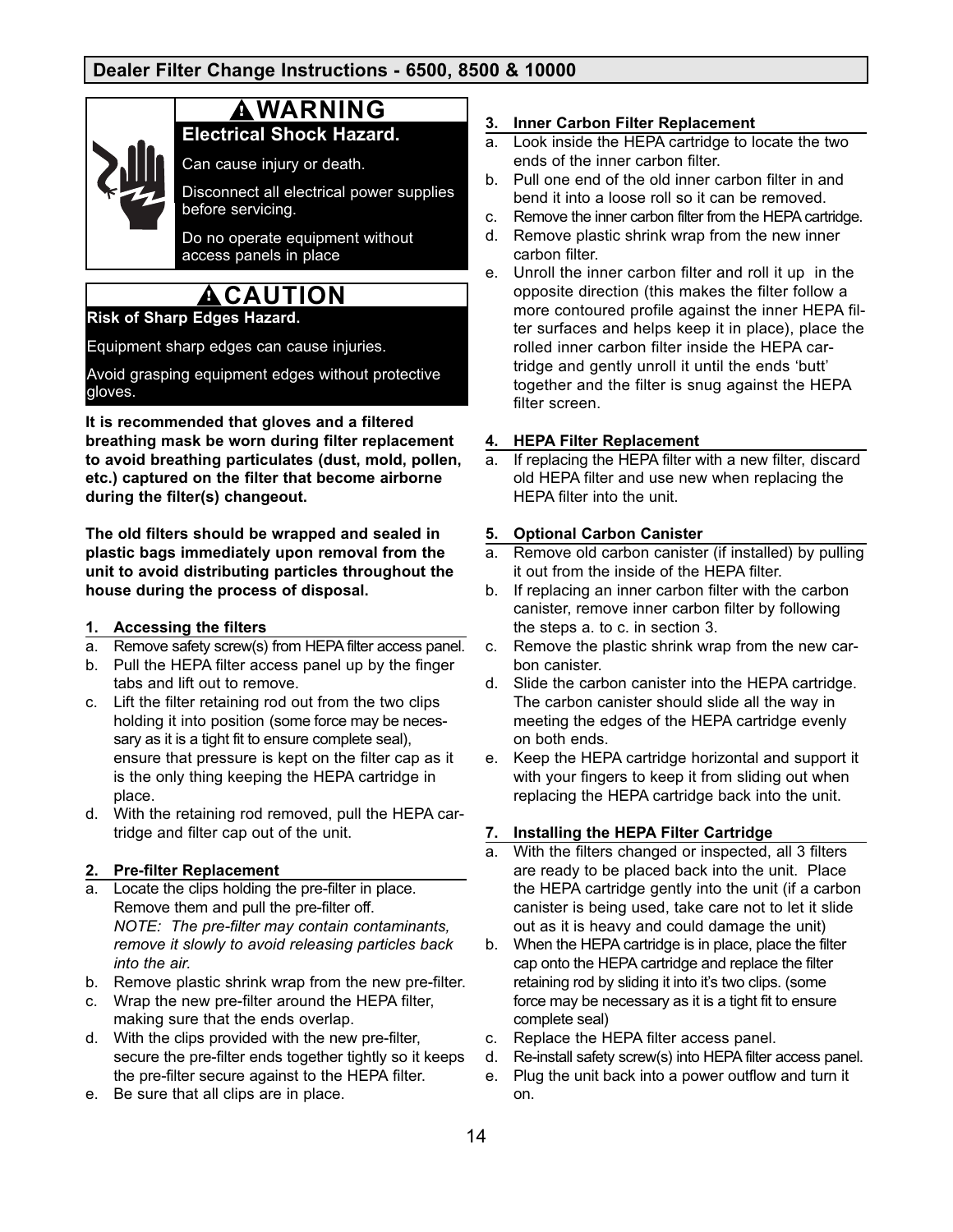# **Dealer Motor Assembly Replacement Instructions**

# **! WARNING**

# **Electrical Shock Hazard.**

Can cause injury or death.

Disconnect all electrical power supplies before servicing.

Do no operate equipment without access panels in place

Do not use this fan with any solid-state speed control device

# **! CAUTION**

**Risk of Sharp Edges Hazard.**

Equipment sharp edges can cause injuries.

Avoid grasping equipment edges without protective gloves.

#### **1. Accessing the motor assembly**

- a. Turn the unit off and unplug it from any electrical source before opening the cabinet.
- b. Remove the safety screw(s) from the motor section access panel.
- c. Lift the door up by the finger tabs and pull out to remove it from the unit.

#### **2. Removing the old motor assembly**

- a. Disconnect all four motor wires from switch, ground post and capacitor.
- b. Disconnect the two white wires from the capacitor.
- c. Separate the motor from the motor mount by removing the four screws found in figure 13.
- d. Slide the motor out from under the motor mount to remove it from the unit.

# **Electrical Diagram**



d. Connect the wires as follows:

**3. Installing the new motor assembly**

set from the center of the bracket.

- Blue wire from motor to the on/off switch.

a. Slide the new motor into the motor mount making sure that the wires go through the smaller hole off-

- Yellow/green wire from motor to the ground post.
- Brown wire from the motor to a capacitor post.
- Black wire from the motor to the other capacitor post. - White wire from the on/off switch to the capacitor
- via the black wire piggyback post. - White wire from the power cord to the capacitor
- via the other white wire's piggyback post.
- **4. Closing the unit**
- a. Replace the motor section access panel and secure it with the eight screws removed in step 1b.
- b. Plug the unit into it's electrical source and turn it on.



**Figure 19.**